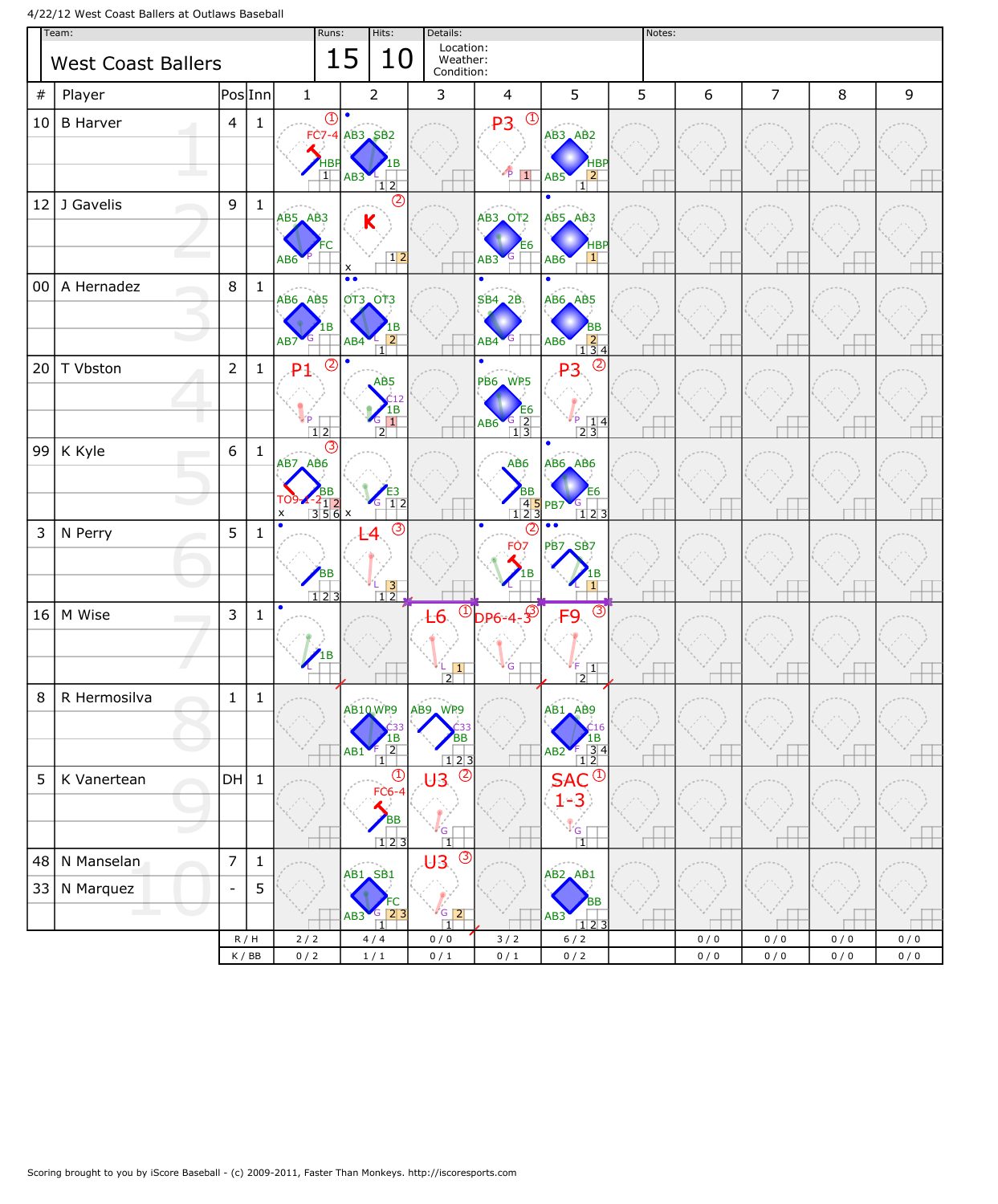4/22/12 West Coast Ballers at Outlaws Baseball

| Team:        |                         |                              |              |                                                       | Hits:<br>Runs:                | Details:                                     |                                                                                               |                                  | Notes:     |                |            |            |
|--------------|-------------------------|------------------------------|--------------|-------------------------------------------------------|-------------------------------|----------------------------------------------|-----------------------------------------------------------------------------------------------|----------------------------------|------------|----------------|------------|------------|
|              | <b>Outlaws Baseball</b> |                              |              |                                                       | $\overline{2}$<br>$\mathbf 1$ | Location:<br>Weather:<br>Condition:          |                                                                                               |                                  |            |                |            |            |
| $\#$         | Player                  | $\mathsf{Pos} \mathsf{Inn} $ |              | $\mathbf{1}$                                          | $\overline{2}$                | $\mathbf{3}$                                 | $\overline{4}$                                                                                | 5                                | 6          | $\overline{7}$ | 8          | 9          |
| 5            | Cooper Renteria         | $\mathbf{1}$                 | $\mathbf{1}$ | $\overline{\bigcirc}$<br>F4                           |                               | $\circled{3}$<br>FO <sub>2</sub>             |                                                                                               | $\circled{3}$<br>$4 - 3$         |            |                |            |            |
| $\mathbf{u}$ | $\mathbf{H}$            | $\boldsymbol{6}$             | 3            |                                                       |                               | <b>BB</b>                                    |                                                                                               |                                  |            |                |            |            |
| $\mathbf{u}$ | $\mathbf{u}$            | 8                            | 5            | $\boxed{1}$                                           |                               | $\boxed{1}$ 2 3                              |                                                                                               | $rac{G}{12}$                     |            |                |            |            |
| 14           | Greysen Pulsipher       | $\boldsymbol{6}$             | $\mathbf 1$  | $\circled{2}$<br>F <sub>9</sub>                       |                               | $\circledcirc$                               |                                                                                               |                                  |            |                |            |            |
| $\mathbf{u}$ | $\mathbf{u}$            | $\mathsf 9$                  | 3            |                                                       |                               |                                              |                                                                                               |                                  |            |                |            |            |
| $\mathbf{u}$ | $\mathbf{u}$            | 6                            | 5            | $\begin{array}{ c c }\n \hline\n 1 & 3\n \end{array}$ |                               | $\frac{1}{1}$ $\frac{2}{3}$<br>$\mathsf{xx}$ |                                                                                               |                                  |            |                |            |            |
| 22           | Trevor Zscheile         | $\overline{4}$               | $\mathbf{1}$ |                                                       |                               |                                              | $^{\circledR}$<br>$FC5-4$                                                                     |                                  |            |                |            |            |
|              |                         |                              |              |                                                       |                               |                                              | <b>BB</b>                                                                                     |                                  |            |                |            |            |
|              |                         |                              |              | BB<br>13<br>245                                       |                               |                                              | $\begin{array}{ c c c }\n \hline\n & 23 \\  \hline\n \hline\n \text{XXX} & 156\n \end{array}$ |                                  |            |                |            |            |
| 33           | Jack Heringer           | 5                            | $\mathbf 1$  | $\circled{3}$<br>$1 - 3$                              |                               |                                              | $\mathbb{C}$<br>O                                                                             |                                  |            |                |            |            |
| $\mathbf{u}$ | $\mathbf{u}$            | $\mathbf{1}$                 | 3            |                                                       |                               |                                              |                                                                                               |                                  |            |                |            |            |
| $\mathbf{u}$ | $\mathbf{u}$            | 3                            | 5            | l G<br>団                                              |                               |                                              | $\overline{1}\overline{2}$                                                                    |                                  |            |                |            |            |
| 15           | Bailey Bingham          | $\,8\,$                      | $\mathbf{1}$ |                                                       | AB <sub>6</sub>               |                                              | E4<br>E4                                                                                      |                                  |            |                |            |            |
| $\mathbf{u}$ | $\mathbf{u}$            | 9                            | 5            |                                                       |                               |                                              |                                                                                               |                                  |            |                |            |            |
|              |                         |                              |              |                                                       | $\overline{1}$                |                                              | $\overline{2}$<br>E <sub>4</sub><br>$\Box$                                                    |                                  |            |                |            |            |
| 18           | Chance LaChapelle       | $\overline{7}$               | $\mathbf 1$  |                                                       | $\bigcirc$<br><b>SAC</b>      |                                              | OT <sub>6</sub>                                                                               |                                  |            |                |            |            |
|              |                         |                              |              |                                                       | $1 - 3$                       |                                              |                                                                                               |                                  |            |                |            |            |
|              |                         |                              |              |                                                       | $\frac{6}{2}$                 |                                              |                                                                                               |                                  |            |                |            |            |
| 3            | Josh Congress           | $\mathsf{3}$                 | $\mathbf 1$  |                                                       | $\circled{2}$<br>8            |                                              | $\overline{3}$<br>a                                                                           |                                  |            |                |            |            |
| $\mathbf{u}$ | $\mathbf{u}$            | $\mathbf{1}$                 | 5            |                                                       |                               |                                              |                                                                                               |                                  |            |                |            |            |
|              |                         |                              |              |                                                       |                               |                                              | $\Box$                                                                                        |                                  |            |                |            |            |
|              | 57 Jeremy Jones         | $\mathsf g$                  | $\mathbf 1$  |                                                       | $\circledS$<br>F4             |                                              |                                                                                               | $\overline{\bigcirc}$<br>$5 - 3$ |            |                |            |            |
| $\mathbf{H}$ | $\mathbf{H}$            | $\overline{2}$               | 3            |                                                       |                               |                                              |                                                                                               |                                  |            |                |            |            |
|              |                         |                              |              |                                                       | $\overline{1}$                |                                              |                                                                                               | G                                |            |                |            |            |
| 10           | Jordan Linford          | $\mathbf 2$                  | $\mathbf{1}$ |                                                       |                               | $\overline{\bigcirc}$                        |                                                                                               | $\circledS$<br>$1 - 3$           |            |                |            |            |
| $\mathbf{u}$ | $\mathbf{u}$            | 5                            | $\mathsf{3}$ |                                                       |                               |                                              |                                                                                               |                                  |            |                |            |            |
|              | المسترا                 |                              |              |                                                       |                               | Π                                            |                                                                                               | $\frac{6}{12}$                   |            |                |            |            |
|              |                         | R/H<br>K / BB                |              | 0/0<br>$0$ / $1$                                      | 0/1<br>0/0                    | 0/0<br>$0/1$                                 | 1/1<br>0/1                                                                                    | 0/0<br>0/0                       | 0/0<br>0/0 | 0/0<br>0/0     | 0/0<br>0/0 | 0/0<br>0/0 |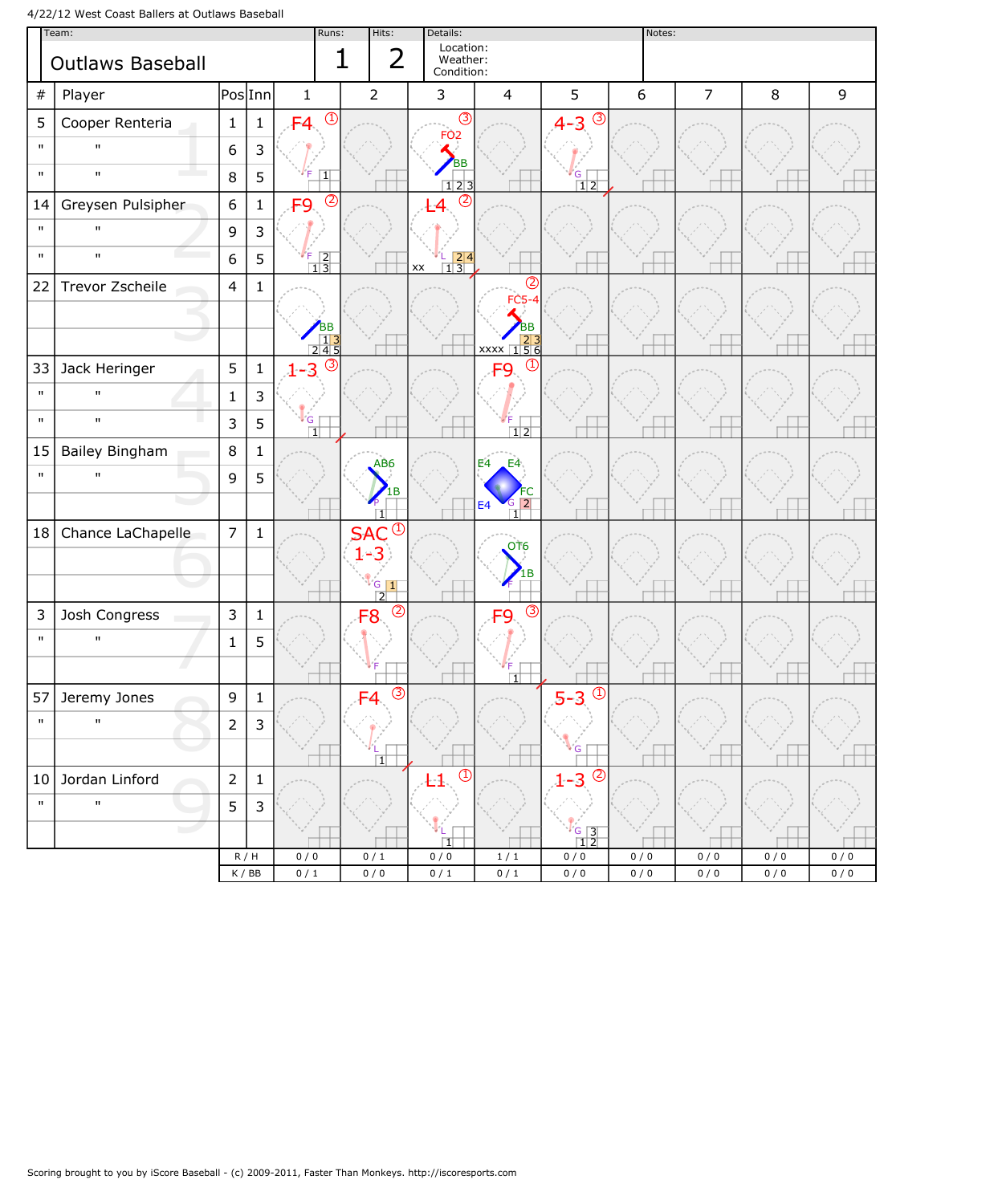| Cooper Renteria - 2.00 innings                                                                                                                                | Jack Heringer - 2.67 innings                                                                                                                                | Josh Congress - 0.33 innings                                                                                                                                           |
|---------------------------------------------------------------------------------------------------------------------------------------------------------------|-------------------------------------------------------------------------------------------------------------------------------------------------------------|------------------------------------------------------------------------------------------------------------------------------------------------------------------------|
| Balls: 23<br>Strikes: 28<br>Total: 51<br>Wild: $1$<br>Balks: 0<br>Batters: 16<br>HBP: 1<br>Walks: 3<br>Strikeouts: 1<br>Hits: 6<br>Total Runs: 6<br>Earned: 6 | Balls: 32<br>Strikes: 28<br>Total: 60<br>Wild: 2<br>Balks: 0<br>Batters: 20<br>HBP: 2<br>Walks: 4<br>Strikeouts: 0<br>Hits: 4<br>Total Runs: 9<br>Earned: 2 | Balls: 1<br>Strikes: 2<br>Total: 3<br>Wild: 0<br>Balks: 0<br>Batters: 1<br><b>TANK</b><br>HBP: 0<br>Walks: 0<br>Strikeouts: 0<br>Hits: 0<br>Total Runs: 0<br>Earned: 0 |

## R Hermosilva - 5.00 innings